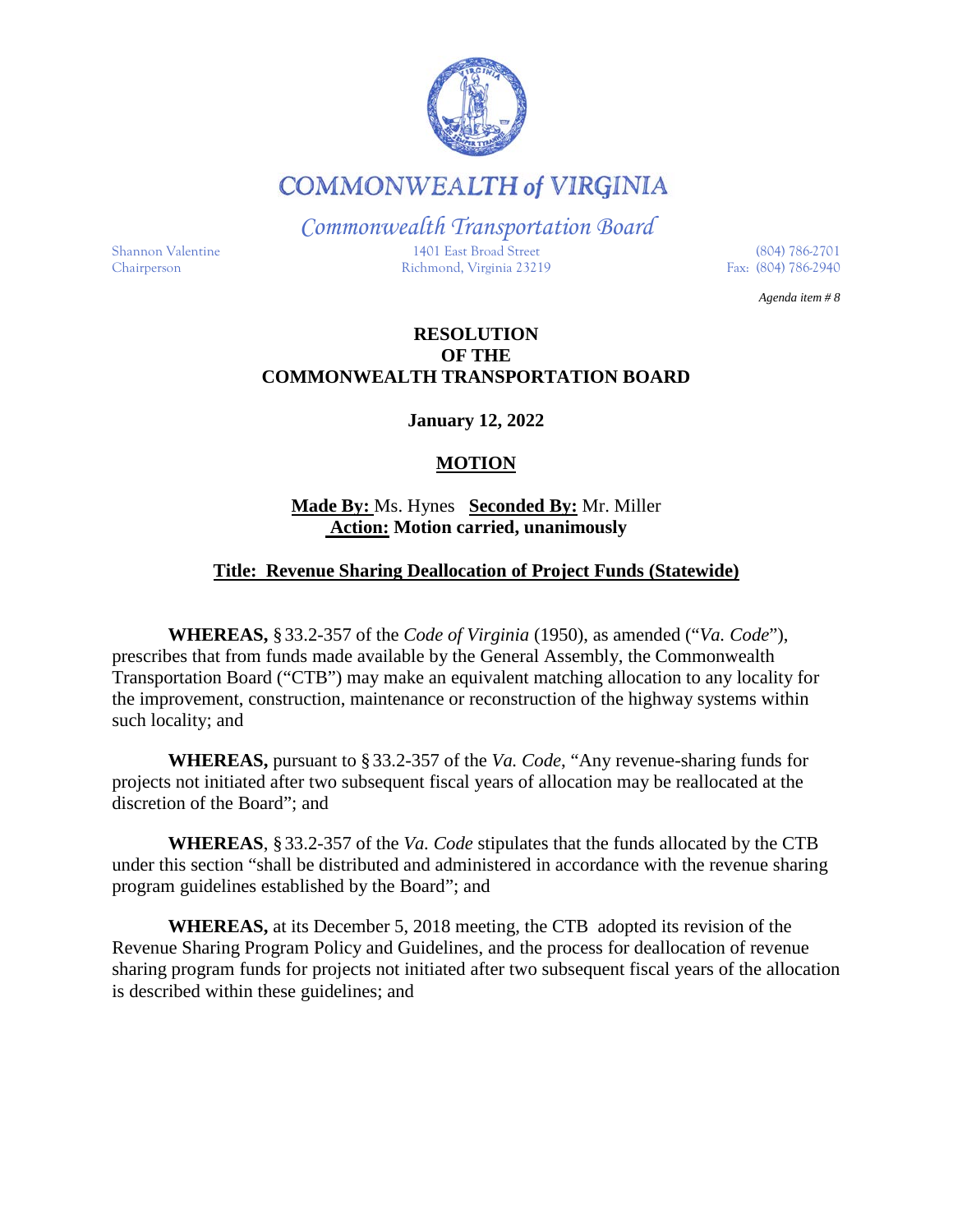Resolution of the Board Revenue Sharing Deallocation of Project Funds (statewide) January 12, 2022 Page Two

**WHEREAS**, in accordance with the approved deallocation process, projects that meet the criteria for deallocation or are cancelled at the request of the locality, have been identified and affected localities have received written notification of the Virginia Department of Transportation's intent to remove the Revenue Sharing Program funds from identified projects for the purpose of reallocation by the CTB; and

**WHEREAS,** "Attachment A," which is made a part of this Resolution, lists all projects and respective Revenue Sharing Program funding to be deallocated and the funding amount indicated to be returned to the statewide Revenue Sharing account for distribution.

**NOW, THERFORE, BE IT RESOLVED**, that the Commonwealth Transportation Board hereby approves the deallocation of funding from projects as set forth in the "Attachment A" listing.

####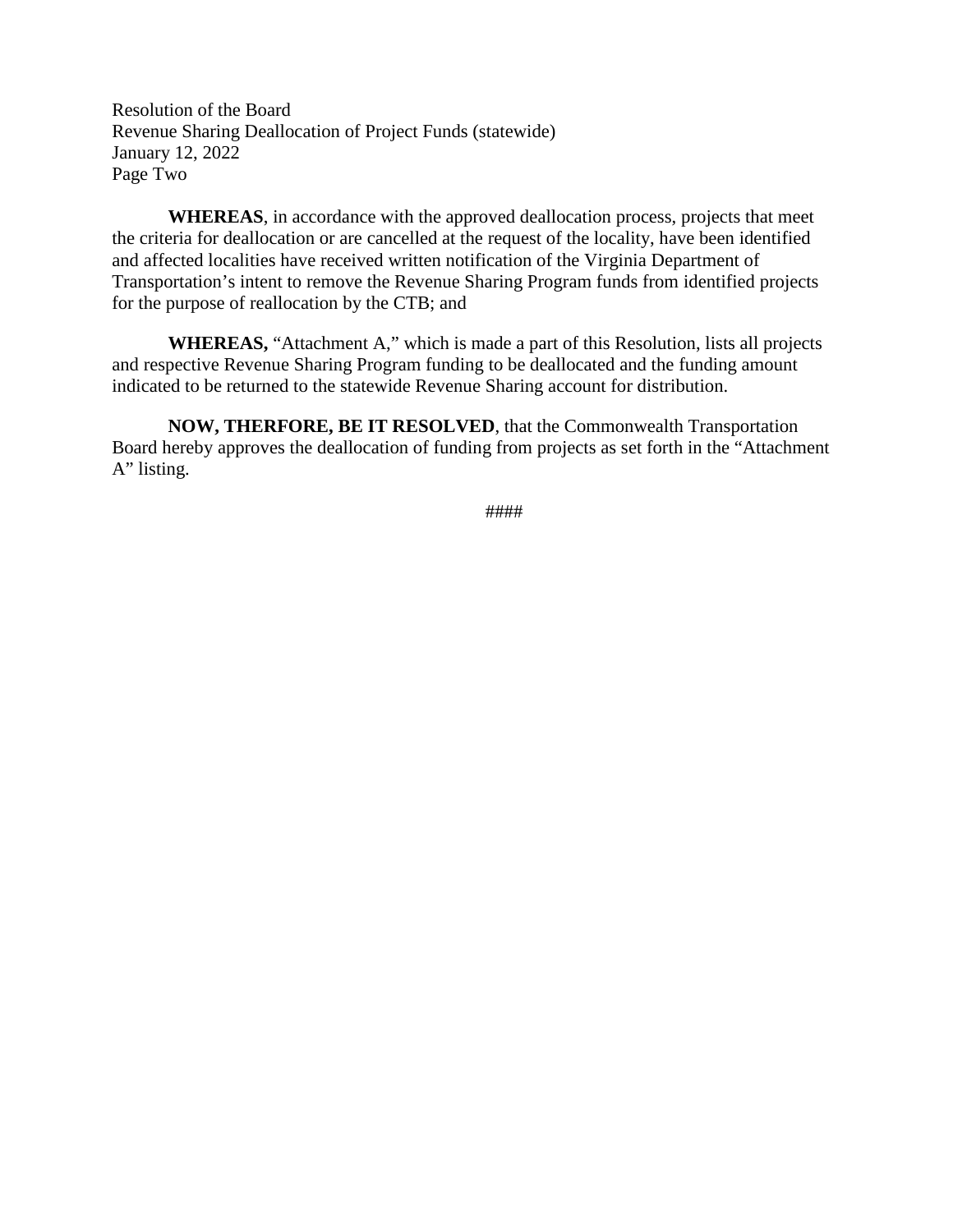#### **CTB Decision Brief**

#### Revenue Sharing Deallocation of Project Funds (Statewide)

**Issue:** As stipulated in § 33.2-357 of the *Code of Virginia*, any projects having funds allocated under the revenue sharing program shall be initiated within two subsequent years of the allocation or those funds may be reallocated at the discretion of the Commonwealth Transportation Board (CTB). The Revenue Sharing Program Guidelines (Guidelines), as approved by the CTB, establish circumstances when project funds may be deallocated due to cancellation of projects, project inactivity, or surplus allocations on completed projects. Accordingly, the Virginia Department of Transportation (Department) has prepared a list of projects which meet deallocation/reallocation conditions set forth in § 33.2-357 and in the Guidelines and recommends that the funding previously allocated to these projects be deallocated by the CTB and made available in the Revenue Sharing account for reallocation statewide.

**Facts:** The deallocation process is described within the Revenue Sharing Program Guidelines, revised and adopted by the CTB at its December 5, 2018 meeting. In adherence with the process, the Department conducted a review of all revenue sharing projects that had no expenditures within the last twenty-four months, or had been completed for six months or more with a surplus balance. Projects meeting the deallocation criteria were identified, and a list of those projects was provided to each locality to offer input regarding the status of the project in order for the Department to determine if the funds should be retained or deallocated. Based on this input, the Department has prepared a final list of projects which are intended to have funding deallocated and made available for reallocation statewide, subject to the approval of the CTB.

**Recommendation:** The Department recommends that the allocations/funding shown on "Attachment A" be deallocated from the projects specified in Attachment A and returned to the statewide Revenue Sharing account so that they are available for reallocation.

**Action Required by CTB:** The *Code of Virginia* and the CTB's Revenue Sharing Program Guidelines specify that the CTB shall approve the deallocation of identified funds that meet the criteria set forth in the deallocation process. A resolution is provided for a formal vote.

**Result, if Approved:** Seventy-five (75) projects, totaling \$14,120,929, identified on the "Attachment A" listing will have funds deallocated and returned to the statewide Revenue Sharing account rendering them available for reallocation at the discretion of the CTB.

**Options:** Approve, Deny, or Defer.

P**ublic Comments/Reactions:** None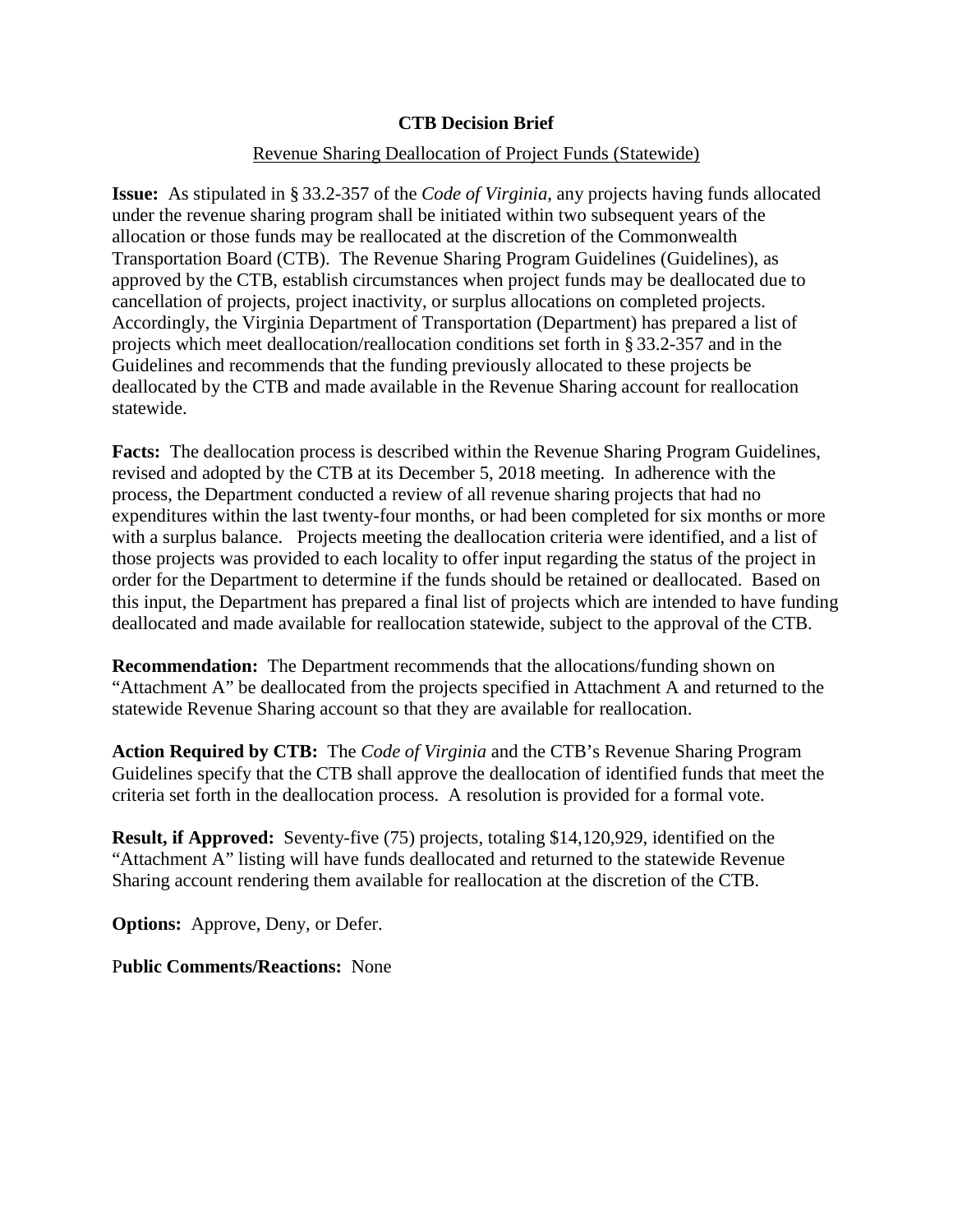# Revenue Sharing Projects for Deallocation "Attachment A"

| <b>District</b>                  | Locality                    | Project<br><b>Number</b> | <b>UPC</b> | <b>Scope of Work</b>                     | Project<br><b>Administered</b><br>By | <b>Deallocation</b><br>Reason | <b>State Match Allocation</b><br><b>Amount to be</b><br><b>Deallocated</b> | Fiscal<br>Year |
|----------------------------------|-----------------------------|--------------------------|------------|------------------------------------------|--------------------------------------|-------------------------------|----------------------------------------------------------------------------|----------------|
| <b>Bristol</b>                   | <b>Tazewell Town</b>        | 0061-158-R64             | 91446      | Reconstruction w/o Added Capacity        | Locality                             | complete                      | \$3,110                                                                    | 2010           |
|                                  |                             | 9999-158-R86             | 115610     | Resurfacing                              | Locality                             | complete                      | \$100,212                                                                  | 2020           |
|                                  | <b>Washington County</b>    | 9999-095-097             | 116929     | Reconstruction w/o Added Capacity        | <b>VDOT</b>                          | cancelled                     | \$56,052                                                                   | 2025           |
|                                  | <b>Wythe County</b>         | 9999-098-R27             | 113170     | Reconstruction w/o Added Capacity        | <b>VDOT</b>                          | complete                      | \$7,453                                                                    | 2019           |
|                                  | <b>Wytheville Town</b>      | 0011-139-R45             | 107237     | Resurfacing                              | Locality                             | complete                      | \$199,983                                                                  | 2016           |
| <b>Bristol District Summary</b>  |                             | 5 projects               |            |                                          |                                      |                               | \$366,810                                                                  |                |
| <b>Culpeper</b>                  | <b>Albemarle County</b>     | 0677-002-823             | 95114      | Bridge Replacement w/o Added<br>Capacity | <b>VDOT</b>                          | complete                      | \$242,272                                                                  | 2013           |
|                                  | <b>Charlottesville City</b> | U000-104-119             | 60233      | New Construction Roadway                 | Locality                             | complete                      | \$500,000                                                                  | 2010           |
|                                  | <b>Culpeper County</b>      | 0784-023-226             | 67769      | New Construction Roadway                 | <b>VDOT</b>                          | complete                      | \$553,285                                                                  | 2016           |
|                                  |                             | 0673-023-R73             | 113041     | Resurfacing                              | <b>VDOT</b>                          | complete                      | \$4,757                                                                    | 2019           |
|                                  |                             | 0630-023-R74             | 113043     | Resurfacing                              | <b>VDOT</b>                          | complete                      | \$1,528                                                                    | 2019           |
|                                  |                             | 0630-023-R75             | 113044     | Resurfacing                              | <b>VDOT</b>                          | complete                      | \$434                                                                      | 2019           |
|                                  |                             | 0626-023-R76             | 113046     | Resurfacing                              | <b>VDOT</b>                          | complete                      | \$1,571                                                                    | 2020           |
|                                  | <b>Orange Town</b>          | U000-275-R37             | 112985     | Resurfacing                              | Locality                             | complete                      | \$15,457                                                                   | 2019           |
| <b>Culpeper District Summary</b> |                             | 8 projects               |            |                                          |                                      |                               | \$1,319,304                                                                |                |
| Fredericksburg                   | <b>Spotsylvania County</b>  | 0620-088-182             | 51845      | Reconstruction w/o Added Capacity        | <b>VDOT</b>                          | complete                      | \$416,829                                                                  | 2011           |
|                                  |                             | 0606-088-622             | 100829     | Bridge Replacement w/o Added<br>Capacity | <b>VDOT</b>                          | complete                      | \$601,242                                                                  | 2016           |
|                                  | <b>Stafford County</b>      | 0711-089-P53             | 75919      | Reconstruction w/o Added Capacity        | Locality                             | complete                      | \$111,668                                                                  | 2015           |
|                                  |                             | 0627-089-583             | 91916      | Relocation                               | Locality                             | complete                      | \$478,754                                                                  | 2016           |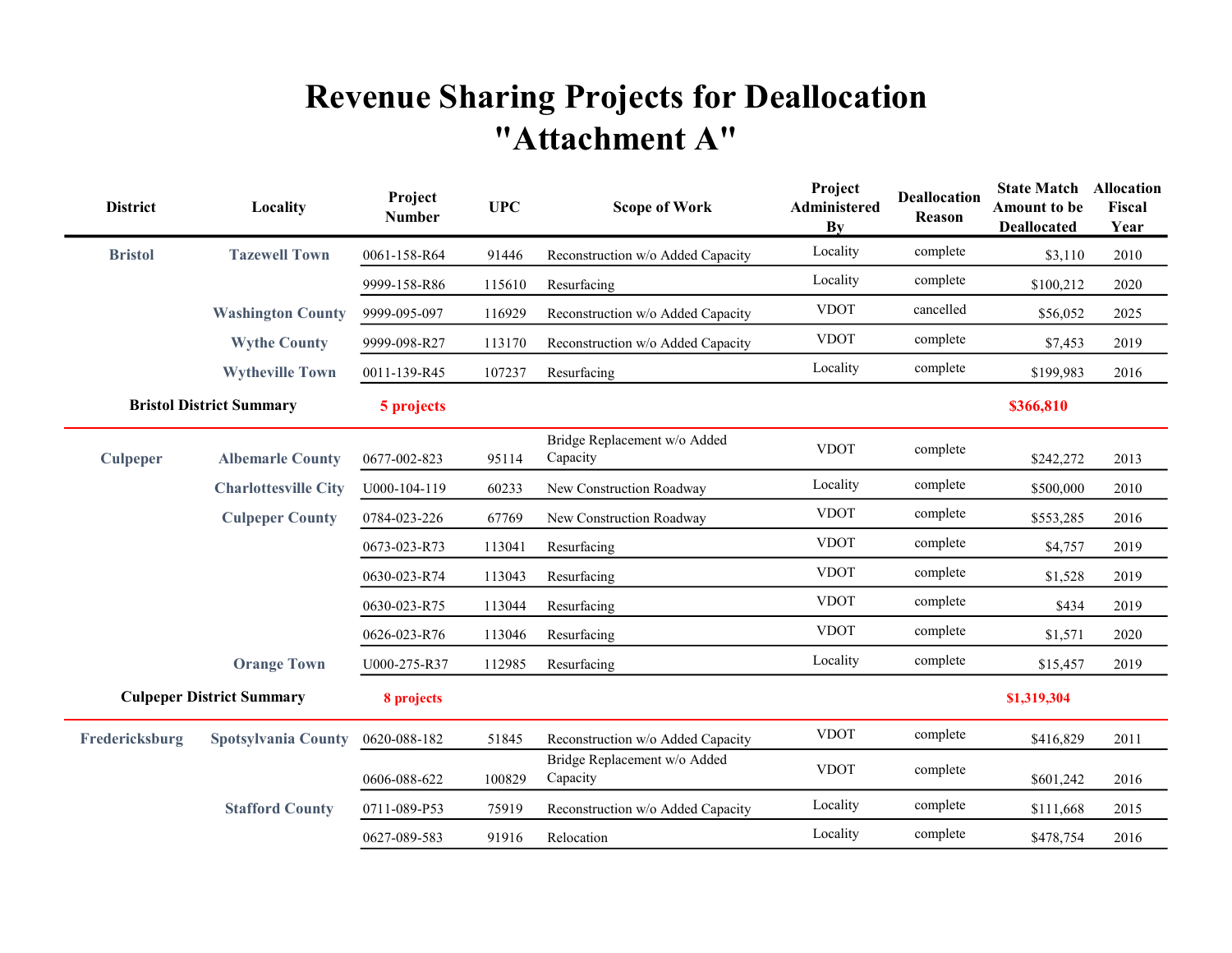| <b>District</b>                        | Locality                    | Project<br><b>Number</b> | <b>UPC</b> | <b>Scope of Work</b>                     | Project<br>Administered<br><b>By</b> | <b>Deallocation</b><br>Reason | <b>State Match Allocation</b><br>Amount to be<br><b>Deallocated</b> | Fiscal<br>Year |
|----------------------------------------|-----------------------------|--------------------------|------------|------------------------------------------|--------------------------------------|-------------------------------|---------------------------------------------------------------------|----------------|
|                                        | <b>Stafford County</b>      | 0608-089-R03             | 98170      | Reconstruction w/o Added Capacity        | Locality                             | complete                      | \$10,352                                                            | 2019           |
|                                        |                             | 0001-089-R29             | 103082     | Reconstruction w/o Added Capacity        | Locality                             | complete                      | \$74,479                                                            | 2016           |
| <b>Fredericksburg District Summary</b> |                             | <b>6</b> projects        |            |                                          |                                      |                               | \$1,693,324                                                         |                |
| <b>Hampton Roads</b>                   | <b>Chesapeake City</b>      | 0337-131-104             | 18591      | Reconstruction w/o Added Capacity        | Locality                             | complete                      | \$340,223                                                           | 2016           |
|                                        |                             | R001-131-R19             | 107351     | Reconstruction w/o Added Capacity        | Locality                             | complete                      | \$119,898                                                           | 2016           |
|                                        | <b>Hampton City</b>         | 0152-114-102             | 83454      | Reconstruction w/o Added Capacity        | Locality                             | complete                      | \$79,276                                                            | 2016           |
|                                        | <b>Isle of Wight County</b> | 0603-046-R07             | 113200     | Facilities for Pedestrians and Bicycles  | Locality                             | complete                      | \$96,887                                                            | 2019           |
|                                        | <b>James City County</b>    | 0615-047-169             | 50057      | Reconstruction w/o Added Capacity        | <b>VDOT</b>                          | complete                      | \$93,054                                                            | 2008           |
|                                        | <b>Newport News City</b>    | 0060-121-R99             | 94832      | Bridge Replacement w/o Added<br>Capacity | Locality                             | complete                      | \$287,838                                                           | 2016           |
|                                        |                             | 0143-121-R29             | 103027     | New Construction Roadway                 | Locality                             | complete                      | \$397                                                               | 2016           |
|                                        |                             | U000-121-R07             | 108725     | New Construction Roadway                 | Locality                             | cancelled                     | \$63,956                                                            | 2022           |
|                                        | <b>Southampton County</b>   | 6058-087-E11             | 17728      | Relocation                               | <b>VDOT</b>                          | complete                      | \$170,804                                                           | 2006           |
|                                        | <b>Suffolk City</b>         | 0629-061-279             | 8327       | Reconstruction w/o Added Capacity        | <b>VDOT</b>                          | complete                      | \$175,000                                                           | 2001           |
|                                        |                             | U000-133-R86             | 107261     | Facilities for Pedestrians and Bicycles  | Locality                             | complete                      | \$300                                                               | 2018           |
| <b>Hampton Roads District Summary</b>  |                             | 11 projects              |            |                                          |                                      |                               | \$1,427,633                                                         |                |
| Lynchburg                              | <b>Campbell County</b>      | 9999-015-R11             | 113329     | Reconstruction w/o Added Capacity        | <b>VDOT</b>                          | complete                      | \$8,635                                                             | 2019           |
|                                        |                             | 9999-015-R10             | 113330     | Reconstruction w/o Added Capacity        | <b>VDOT</b>                          | complete                      | \$17,809                                                            | 2019           |
|                                        | <b>Farmville Town</b>       | U000-144-R15             | 113287     | Traffic Management/Engineering           | Locality                             | complete                      | \$98,281                                                            | 2019           |
|                                        | <b>Lynchburg City</b>       | U000-118-259             | 106320     | Reconstruction w/o Added Capacity        | <b>VDOT</b>                          | complete                      | \$53,146                                                            | 2014           |
|                                        | <b>South Boston Town</b>    | U000-130-R21             | 113289     | Reconstruction w/o Added Capacity        | Locality                             | complete                      | \$24,404                                                            | 2025           |
|                                        |                             | U000-130-R22             | 113325     | Reconstruction w/o Added Capacity        | Locality                             | complete                      | \$44,864                                                            | 2025           |
|                                        |                             | 7501-130-R24             | 117094     | Other                                    | Locality                             | not needed                    | \$25,716                                                            | 2025           |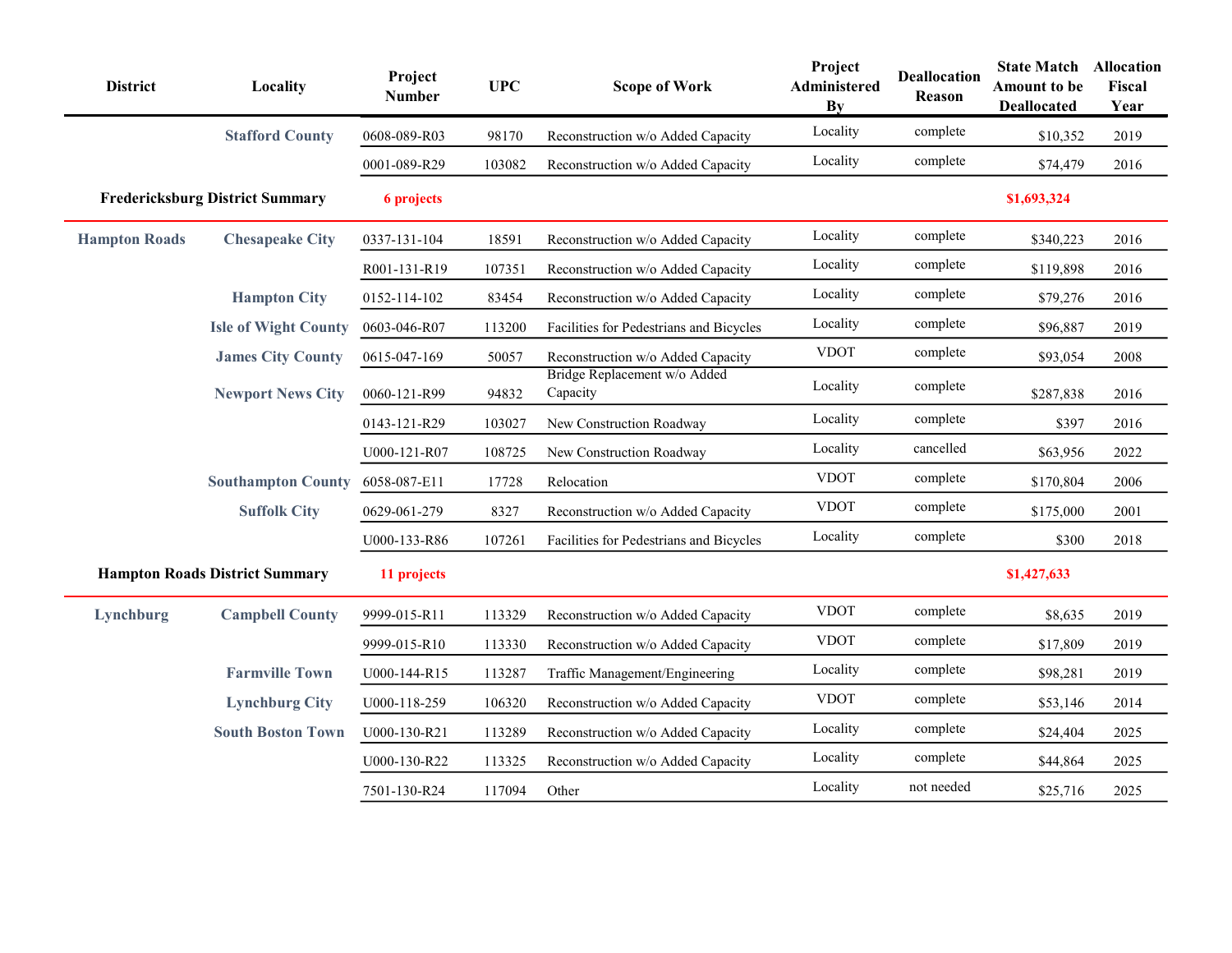| <b>District</b> | Locality                           | Project<br><b>Number</b> | <b>UPC</b> | <b>Scope of Work</b>                    | Project<br>Administered<br>By | <b>Deallocation</b><br>Reason | <b>State Match</b><br><b>Amount to be</b><br><b>Deallocated</b> | Allocation<br>Fiscal<br>Year |
|-----------------|------------------------------------|--------------------------|------------|-----------------------------------------|-------------------------------|-------------------------------|-----------------------------------------------------------------|------------------------------|
|                 | <b>Danville City</b>               | U000-108-R22             | 113332     | Reconstruction w/o Added Capacity       | Locality                      | complete                      | \$174,002                                                       | 2022                         |
|                 | <b>Lynchburg District Summary</b>  |                          |            |                                         |                               |                               | \$446,857                                                       |                              |
| <b>NOVA</b>     | <b>Alexandria City</b>             | U000-100-R34             | 106967     | Resurfacing                             | Locality                      | complete                      | \$248,192                                                       | 2016                         |
|                 | <b>Herndon Town</b>                | U000-235-R72             | 115708     | Resurfacing                             | Locality                      | complete                      | \$179,660                                                       | 2020                         |
|                 | Prince William County 0001-076-070 |                          | 100426     | Reconstruction w/o Added Capacity       | Locality                      | complete                      | \$4,818,124                                                     | 2016                         |
|                 | <b>Vienna Town</b>                 | U000-153-R13             | 113219     | Reconstruction w/o Added Capacity       | Locality                      | complete                      | \$9,617                                                         | 2020                         |
|                 | <b>NOVA District Summary</b>       | 5 projects               |            |                                         |                               |                               | \$5,255,593                                                     |                              |
| <b>Richmond</b> | <b>Amelia County</b>               | 0666-004-R51             | 104199     | Resurfacing                             | <b>VDOT</b>                   | complete                      | \$11,223                                                        | 2014                         |
|                 | <b>Brunswick County</b>            | 0732-012-R79             | 113298     | Resurfacing                             | <b>VDOT</b>                   | complete                      | \$262                                                           | 2020                         |
|                 | <b>Chesterfield County</b>         | 0654-020-R82             | 108641     | Reconstruction w/o Added Capacity       | Locality                      | complete                      | \$263,540                                                       | 2021                         |
|                 |                                    | 0651-020-R83             | 108644     | Reconstruction w/o Added Capacity       | Locality                      | complete                      | \$3,153                                                         | 2019                         |
|                 |                                    | 0609-020-R37             | 113315     | Facilities for Pedestrians and Bicycles | Locality                      | complete                      | \$197,221                                                       | 2020                         |
|                 | <b>Colonial Heights City</b>       | U000-106-157             | 105690     | Reconstruction w/o Added Capacity       | Locality                      | complete                      | \$8,200                                                         | 2018                         |
|                 |                                    | U000-106-165             | 108646     | Safety                                  | Locality                      | complete                      | \$962                                                           | 2017                         |
|                 |                                    | U000-106                 | 117707     | Reconstruction w/o Added Capacity       | Locality                      | complete                      | \$48,863                                                        | 2018                         |
|                 | <b>Henrico County</b>              | 9999-043-R82             | 108642     | Facilities for Pedestrians and Bicycles | Locality                      | complete                      | \$58,224                                                        | 2017                         |
|                 |                                    | 9999-043-R79             | 108696     | Facilities for Pedestrians and Bicycles | Locality                      | complete                      | \$210,883                                                       | 2026                         |
|                 | <b>Hopewell City</b>               | U000-116-R64             | 102928     | Facilities for Pedestrians and Bicycles | Locality                      | complete                      | \$6,867                                                         | 2016                         |
|                 |                                    | 0010-116-R84             | 107179     | Safety                                  | Locality                      | cancelled                     | \$29,427                                                        | 2016                         |
|                 |                                    | 0156-116-R85             | 107180     | Reconstruction w/o Added Capacity       | Locality                      | complete                      | \$1,300                                                         | 2016                         |
|                 |                                    | 9999-116-R94             | 108697     | Reconstruction w/o Added Capacity       | Locality                      | complete                      | \$24,728                                                        | 2017                         |
|                 |                                    | 9999-116-R91             | 108708     | Reconstruction w/o Added Capacity       | Locality                      | complete                      | \$13,265                                                        | 2017                         |
|                 |                                    | 9999-116-R97             | 108710     | Reconstruction w/o Added Capacity       | Locality                      | complete                      | \$20,955                                                        | 2017                         |